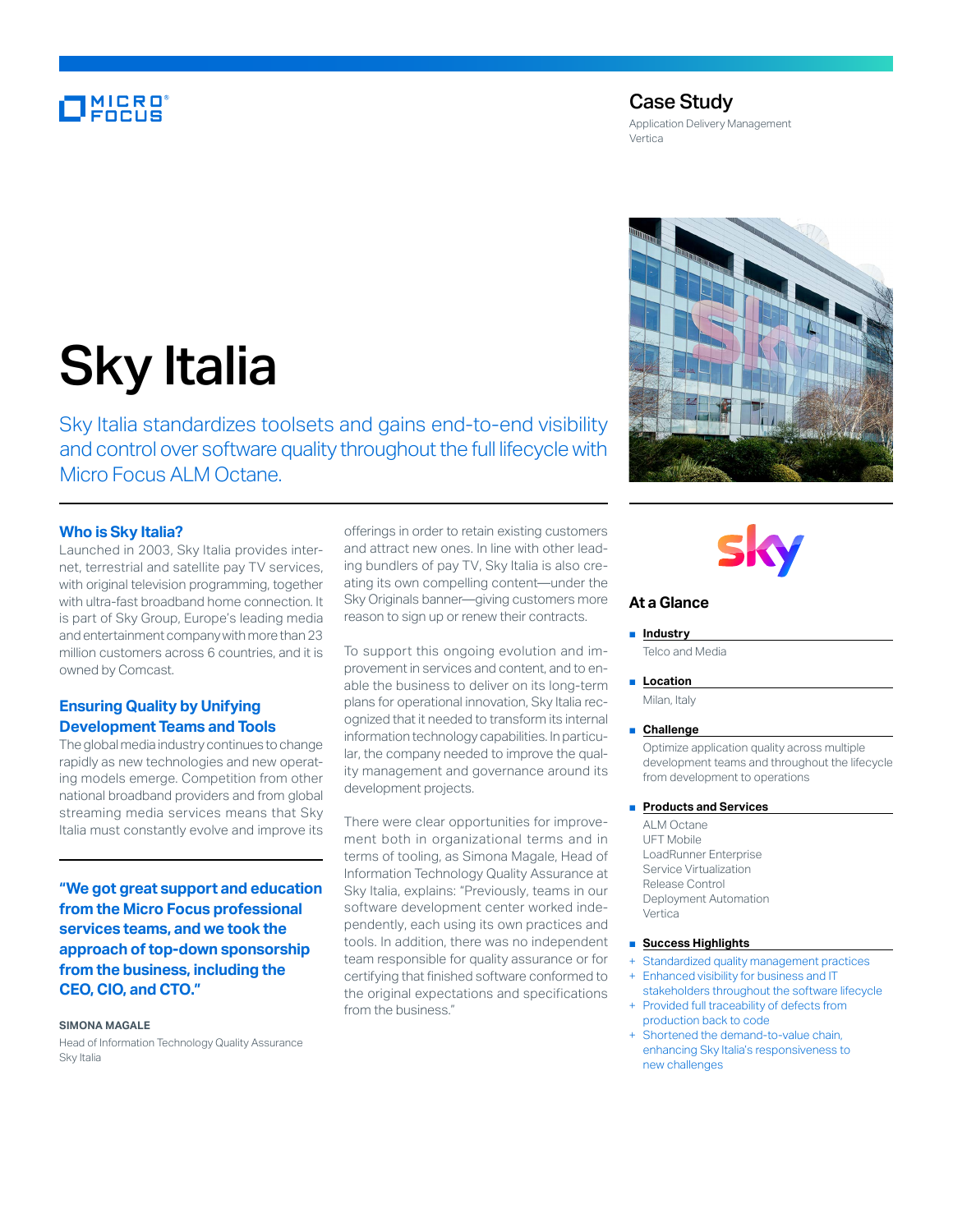#### **Scoping out a New Approach**

For many areas in the management of software quality and testing, Sky Italia had no standardized tools. The company was using Micro Focus test automation tools only for a very limited scope; standardization and the full adoption of test automation would provide an opportunity to review how these tools could fit into a larger and more robust scope.

The first step in the transformation at Sky Italia was the establishment of a fully independent Quality Assurance (QA) department to take responsibility for enhancing and guaranteeing quality right from the outset of any business initiative. The independent nature of the QA department was designed to ensure segregation of duties and full transparency in reporting on software quality.

Simona Magale comments, "There were three key areas we wanted to cover in QA. First: processes and methodologies, including the introduction of new control processes to monitor and validate IT implementation from strategy to execution. Second: new technologies to manage and certify software quality. And third: service execution, with enhanced test coordination and execution, more extensive automation, and the management of performance in production."

**"The Micro Focus solution helps us provide full traceability for releases, packages, business requirements, manual testing, automated testing, and performance testing, so we can work backwards from defects to rapidly fix the problem at the source, multiplying the value of the solution."**

**SIMONA MAGALE**

Head of Information Technology Quality Assurance Sky Italia

For its future standardized technology platform for software QA, Simona Magale's team rationalized its goals into five pillars: methodologies, quality governance, change management which turned out to be the most challenging element—continuous improvement, and finally execution and monitoring. With these pillars in place, the company engaged with multiple external vendors in an RFP process to determine the best solution for its needs.

#### **Transforming with Micro Focus**

Based on its previous experience of Micro Focus technologies, and on the scoring from its RFP process, Sky Italia selected Micro Focus ALM Octane as its strategic solution for managing, optimizing, and monitoring software quality from end to end. The company integrated ALM Octane with its new Jenkins platform for continuous integration and continuous delivery (CI/CD). Sky Italia added Grafana for test governance, reporting and dashboarding, and is considering the addition of AppQuality and Applause for crowd testing of applications.

Sky Italia also deployed several other Micro Focus toolsets, including: UFT Mobile for testing mobile apps on both physical and emulated devices; LoadRunner Enterprise for performance and load testing; Service Virtualization for the realistic simulation of production environments. The company also deployed Release Control for future use in linking planning and analysis with automated change execution and validation; and Deployment Automation for future use in rapid and compliant continuous delivery. A Vertica database is used to store metrics from Jenkins and feed them into Grafana analytics and dashboarding tools. With the Micro Focus portfolio offering all of the required tools, Sky Italia was able to achieve end-to-end coverage of the full value stream management chain from a single source, reducing complexity and integration effort.

"This was a significant transformation project, and it required a lot of internal effort and commitment—but the results certainly justified this investment!" says Simona Magale. "We got great support and education from the Micro Focus professional services teams, and we took the approach of top-down sponsorship from the business, including the CEO, CIO, and CTO. We set up several workshops to inform and educate employees from both the business and the IT organizations, including quality management training for 600 people, and requirements management training for 180 people. Getting people to change their working practices is the biggest challenge, and the process of evangelization is ongoing. But because we deployed the solution with a real focus on our business requirements, we are confident that the transformation will continue to go from strength to strength."

#### **End-to-End Visibility**

The Micro Focus solution is designed to provide business agility, full automation, and endto-end visibility in software quality. ALM Octane helps Sky Italia to aggregate agile development teams so that they can continue to work independently and flexibly towards the same goal in a coordinated way. It supports a continuous approach to software delivery from beginning to end and covers quality management for all types of development including web and mobile apps, APIs, and web services.

Working together, the Micro Focus tools support software QA throughout the end-to-end software lifecycle, from business requirements, through the definition of user scenarios, to the development and approval first of high-level design documentation and then of low-level design documentation, to the management of bug fixing, to the execution and monitoring of user acceptance testing (UAT).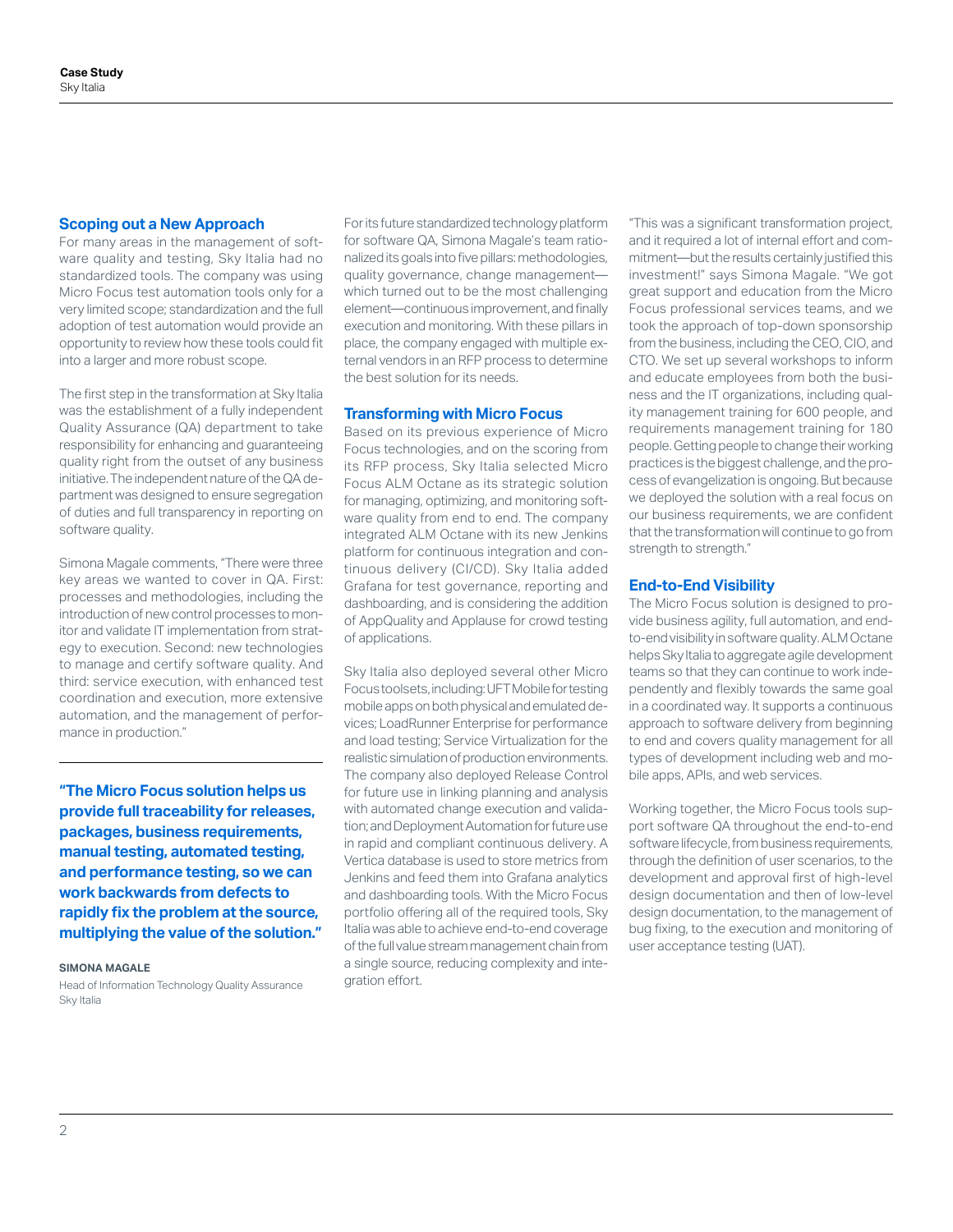

A critical success factor in managing any application lifecycle is ensuring that stakeholders have full visibility of everything in the pipeline. At Sky Italia, the Micro Focus tools work with other tools to provide clear dashboards of actionable data about the productivity, velocity, security, and quality of application development. With immediate visibility into all aspects of the quality management process, stakeholders are empowered to make better decisions at higher speed.

#### **Rapid Return on Investment**

The ALM Octane environment at Sky Italia is helping the company to improve the alignment between business and IT stakeholders throughout the application lifecycle, which in turn shortens the demand-to-value chain. In a nutshell, the company can now turn emerging requirements into secure, high-quality applications faster and more efficiently. The environment supports hybrid development modes, eliminating barriers between waterfall and agile development teams, enabling managers to deploy their applications in a repeatable and automated way. Both business and IT stakeholders can access all the information they need in a single, global view of development and operations.

With full visibility of every stage in the application lifecycle, and full traceability of defects from pre-production releases back to code, decisions are now based on accurate, actionable data. Simona Magale says, "The new application lifecycle management environment provides fantastic dashboards and monitoring capabilities that are proving to be extremely useful. We have implemented a large number of dashboards, and we find it very valuable to be able to see what is happening across all stages of the lifecycle."

She adds, "The Micro Focus solution helps us provide full traceability for releases, packages, business requirements, manual testing, automated testing, and performance testing, so we can work backwards from defects to rapidly fix the problem at the source, multiplying the value of the solution."

#### **Future Plans: Clear Skies Ahead**

The new IT tools and processes are already widely used at Sky Italia, and the standardization of approaches across teams maximizes the value of the company's latest investments in application lifecycle management. Simona Magale says, "Change management has been the most important and challenging element for us. We're successfully building a mindset of ongoing process improvement because we can now see exactly where the bottlenecks are and how to resolve them. Contributing to this is better visibility in governance over the performance of external suppliers."

Now that Sky Italia has a standardized global approach to application lifecycle management based on Micro Focus solutions, the company is building on this foundation to further develop the efficiency and speed of its practices. "We have seen great results already, and there is still more work to do," says Simona Magale. "We plan to introduce closer monitoring and control over the release and deploy processes, and to bring in more detailed information so that we can automate integrated releases. We also plan to introduce automatic provisioning of data for test environments."

She concludes: "Ultimately, we are targeting a strategy of extreme shift-left for all development—aiming at low code application development. Micro Focus gives us all of the tools we need to achieve end-to-end coverage of the full value stream management chain. We are delighted with what we have already achieved with Micro Focus, and we look forward to further enhancing the efficiency, speed, visibility, and quality of our end-to-end application lifecycle management."